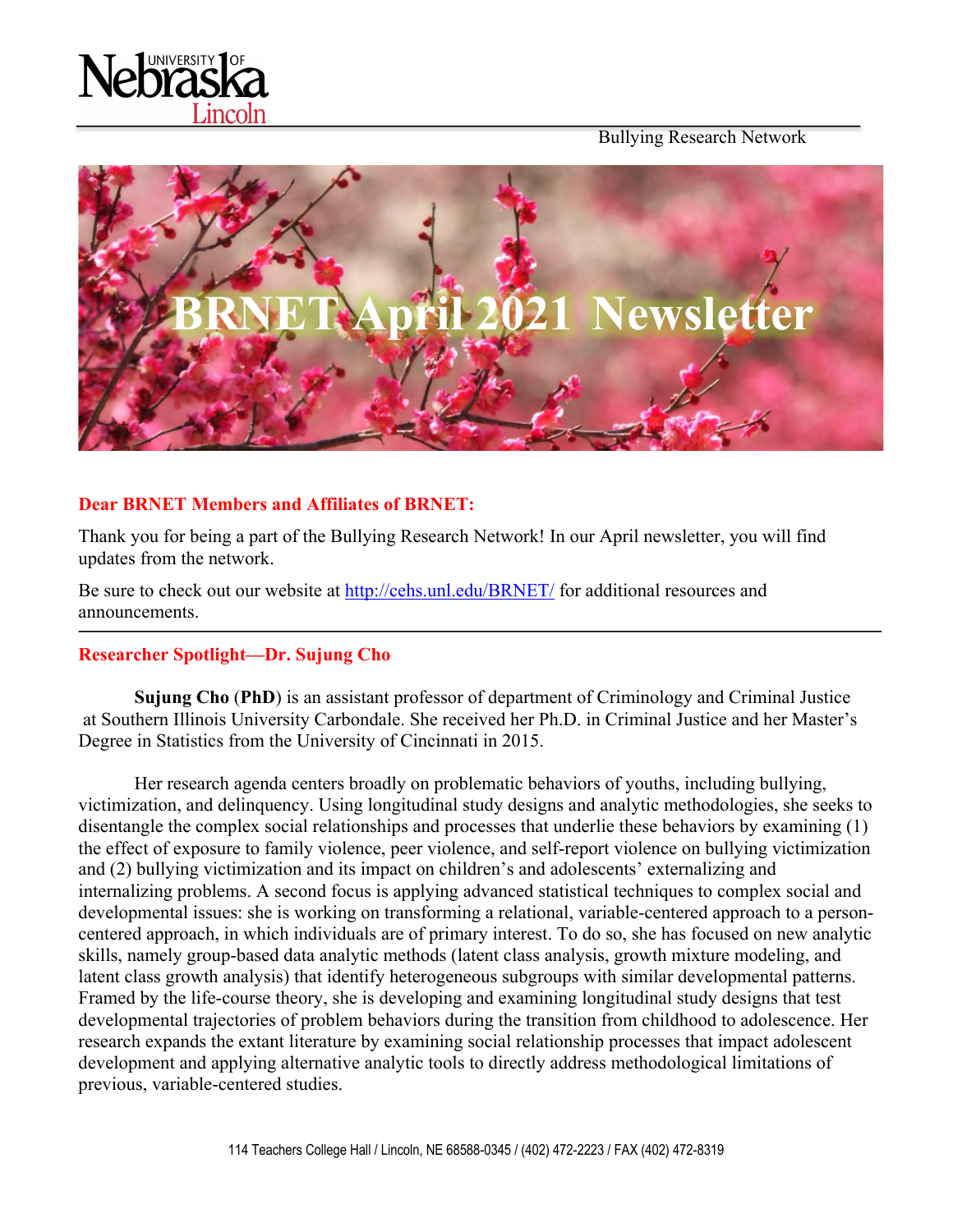Dr. Cho has identified several subgroups, each with similar patterns of developmental trajectories of delinquency and peer delinquency, and she has examined whether strain and other criminogenic factors (impulsivity, peer delinquency, pro-attitudes toward to bullying) in childhood predicted growth trajectories of bullying perpetration and victimization in Korean adolescents. Her research results differ from previous research, supporting her stance that the lack of a coherent set of findings could be because of heterogeneous subgroups or classes of individuals; therefore, it is essential to identify the heterogeneity among and across subgroups. Group-based research acknowledges that individual traits and lifestyles combine differently for some individuals than for others; an early-onset group, for example, would benefit most from intervention since they experience the highest risks of internalizing and externalizing problems. Based on these findings, she recognizes that it is important to examine evidence-based data that utilize robust research methods to effectively inform intervention and policy. She firmly believes that her research findings will inform group-based research for theory and practice.

Dr. Cho is currently working on projects that use artificial intelligence and machine learning to predict which children may be at highest risk of child abuse through examination of transmission of intergenerational caregivers' victimization experiences (e.g., childhood sexual abuse and early adult intimate partner violence). Her efforts are developing a better understanding of child and adolescent risk factors that differentially predict violent behaviors, delinquency, and victimization during adolescence and adulthood.

#### **Selected Recent Publications**

- **Cho, S.** (2021). Modeling the reciprocal relationships between group-based developmental trajectories of peer delinquency and self-reported delinquency during adolescence: An application of interactional theory. *Criminal Justice and Behavior*. *48*(2), 234-255.
- **Cho, S.** & Lee., J. R. (2020). Joint growth trajectories of bullying perpetration and victimization among Korean adolescents: Estimating a second-order growth mixture model-factorof-curves with low self-control and opportunity correlates. *Crime and Delinquency, 66(9),* 1296- 1337.
- **Cho, S.** & Deryol. R. (2020). Examining the impacts of low self-control and online lifestyles on cyberbullying perpetration among Korean adolescents: Using parallel process latent growth curve modeling. *Children and Youth Services Review*, *117*, 105288.
- **Cho, S.** & Glassner, S. (2020). Impacts of low self-control and opportunity structure on cyberbullying developmental trajectories: Using a latent class growth analysis. *Crime & Delinquency*. 0011128720950018.
- **Cho, S.** & Lee, Y. H. (2020). Assessing self-control and strain of delinquent peer association trajectories within developmental perspectives: A latent class growth analysis approach. *Children and Youth Services Review*, *109*, 104745.
- **Cho, S.,** Glassner, S. Kim, S., & Park, S. M. (2019). Understanding the effects of lifestyles and routine activities on adolescents' physical and non-physical peer victimization: A zero-inflated analysis of the 2007 NCVS-SCS. *Victims & Offenders*, *14*(7), 875-894.

**Cho, S.**, Glassner, S., & Lee, J.M. (2019). Impact of low self-control, parental involvement, and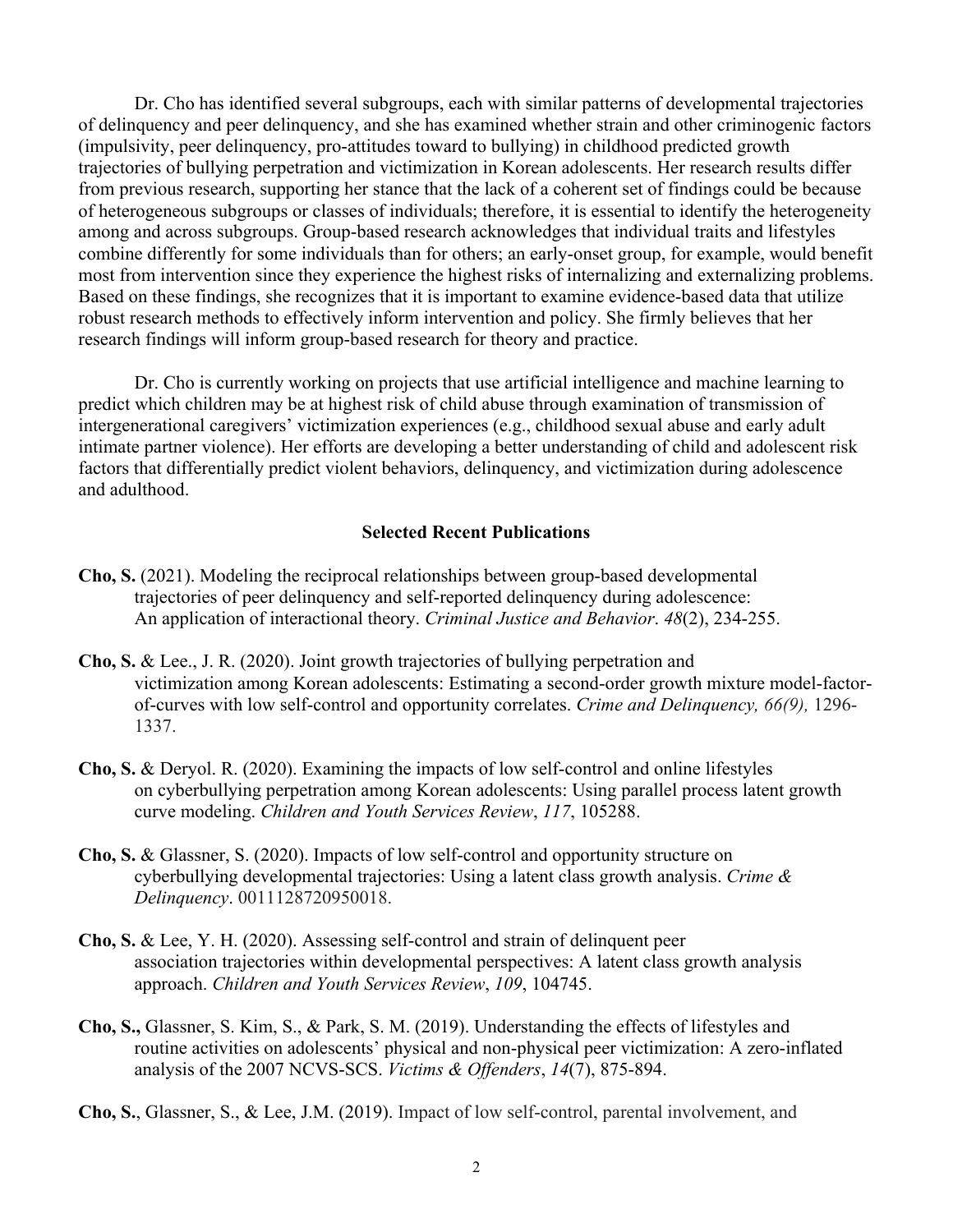peer relationships on changes of bullying perpetration over time: A latent growth curve model of a sample of South Korean adolescents. *Children and Youth Services Review, 104,* 104397*.*

- Choi, K. S., **Cho, S.**, & Lee, J. R. (2019). Impacts of online risky behaviors and cybersecurity management on cyberbullying and traditional bullying victimization among Korean youth: Application of cyber-routine activities theory with latent class analysis. *Computers in Human Behavior*, *100*, 1-10.
- **Cho, S.** & Galehan, J. (2019). The time-concurrent or time-ordered effect of population heterogeneity and state dependence on cyberbullying: Assessing lagged auto-regression and crossed-lagged regression models. *Computers in Human Behavior*, *100*, 127-137.
- **Cho, S**. (2019). Self-control, risky lifestyles, and bullying victimization among Korean youth: Estimating a second-order latent growth model. *Journal of Child and Family Studies, 28*(8), 2131- 2144.
- **Cho, S**. (2019). Bullying victimization, negative emotionality, and suicidal ideation in Korean youth: Assessing latent class analysis using the manual 3-step approach. *Journal of School Violence*, *18*(4), 550-569.
- **Cho, S**., Lee, H., Peguero, A., & Park, S. M. (2019). Social-ecological correlates of cyberbullying victimization and perpetration among African American youth: Negative binomial and zero-inflated negative binomial analyses. *Children and Youth Services Review, 101*, 50-60.
- Kim, D. H., Lee, J. M., **Cho, S**., Peguero, A. A., & Misuraca, J. A. (2019). From bullying victimization to delinquency in South Korean adolescents: Exploring the pathways using a nationally representative sample. *Children and Youth Services Review*, *98*, 305-311.
- Choi, K. S., Earl, K., Lee, J. R., & **Cho, S**. (2019). Diagnosis of cyber and non-physical bullying victimization: A lifestyles and routine activities theory approach to constructing effective preventative measures. *Computers in Human Behavior*, *92*, 11-19.
- **Cho, S.,** & Norman, L. (2019). The mediating effect of social controls on marijuana use among adolescent bullies, victims, and bully-victims: a comparison of various approaches to mediation. *Substance use & misuse*, *54*(5), 796-810.
- **Cho, S.** (2019). Bullying victimization-perpetration link during early adolescence in South Korea: Applying the individual trait approach and opportunity perspective. *Journal of School Violence*, *18*(2), 285-299.

## **New BRNET Members!**

.

BRNET has a current total of 251 members from 25 countries! Welcome to the BRNET, **Drs. Chen, Noret, & Pearce**!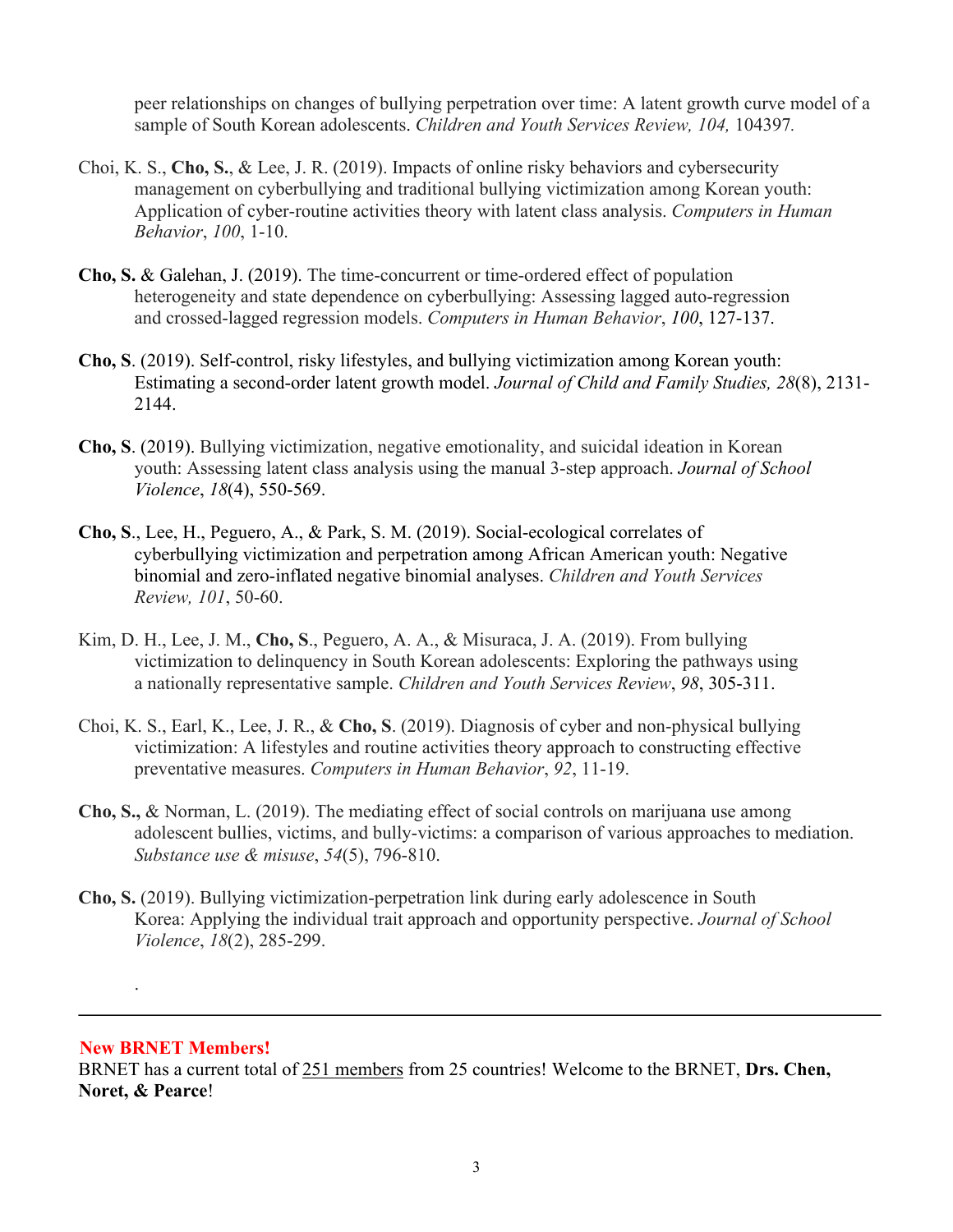#### **New Affiliates of BRNET!**

BRNET has a current total of 89 Affiliates (formerly known as 'Friends of BRNET') from 6 countries! Welcome **Emma Wilson**!

Please send recommendations for potential BRNET members (i.e., faculty, researchers, and clinicians who are conducting research on bullying or related topics) to Drs. Shelley Hymel, Susan Swearer, or to bullyresearchnet@gmail.com. Additionally, you may direct potential BRNET members toward our website for further information: https://cehs.unl.edu/BRNET/become-member-or-affiliate/.

*If you have recently joined BRNET and have not yet provided your information, please send the following to bullyresearchnet@gmail.com.*

- 1) contact information that can be posted on the website;
- 2) a brief biography of you and your work that can be posted on the website;
- 3) a list of current/ongoing projects in this area;
- 4) an annotated bibliography of your work in this area (i.e., full reference plus a few sentences about the work) or curriculum vitae that can be posted on the website;
- 5) relevant web-based links you would like to share.

#### **Affiliates of BRNET**

Affiliates of BRNET (formerly known as 'Friends of BRNET') is a group of graduate students, administrators, parents, and individuals who are interested in learning more about the Bullying Research Network. Affiliates of BRNET receive our monthly e-newsletter. If you are interested in becoming a Affiliate of BRNET or want to refer someone to Affiliates of BRNET, please email Alia Noetzel, the BRNET Coordinator, at bullyresearchnet@gmail.com with the following information: name, title, address, and email address.

## **BRNET Member Grant/Funding Announcements**

Receipt of funding facilitates the BRNET mission to conduct interdisciplinary research related to bullying and aggression, with particular attention being paid to the link between basic and applied research. Thus, the BRNET directors are excited to offer members a new opportunity to share grants (and other sources of funding) they have received for their research projects.

Funding varies across countries and is not limited to federal grants. If you are interested in sharing your grants or funding with other BRNET members, please send an abstract of the research funding along with the funding source to bully research net  $\omega$  gmail.com and we will post the information on our website.

## **BRNET MEMBER ANNOUNCEMENTS**

## **(1) Brock University Job Opening**

The Department of Child and Youth Studies at Brock University invites applications for a probationary (tenure track) appointment at the rank of Assistant Professor, effective July 1, 2021. The position is subject to budgetary approval.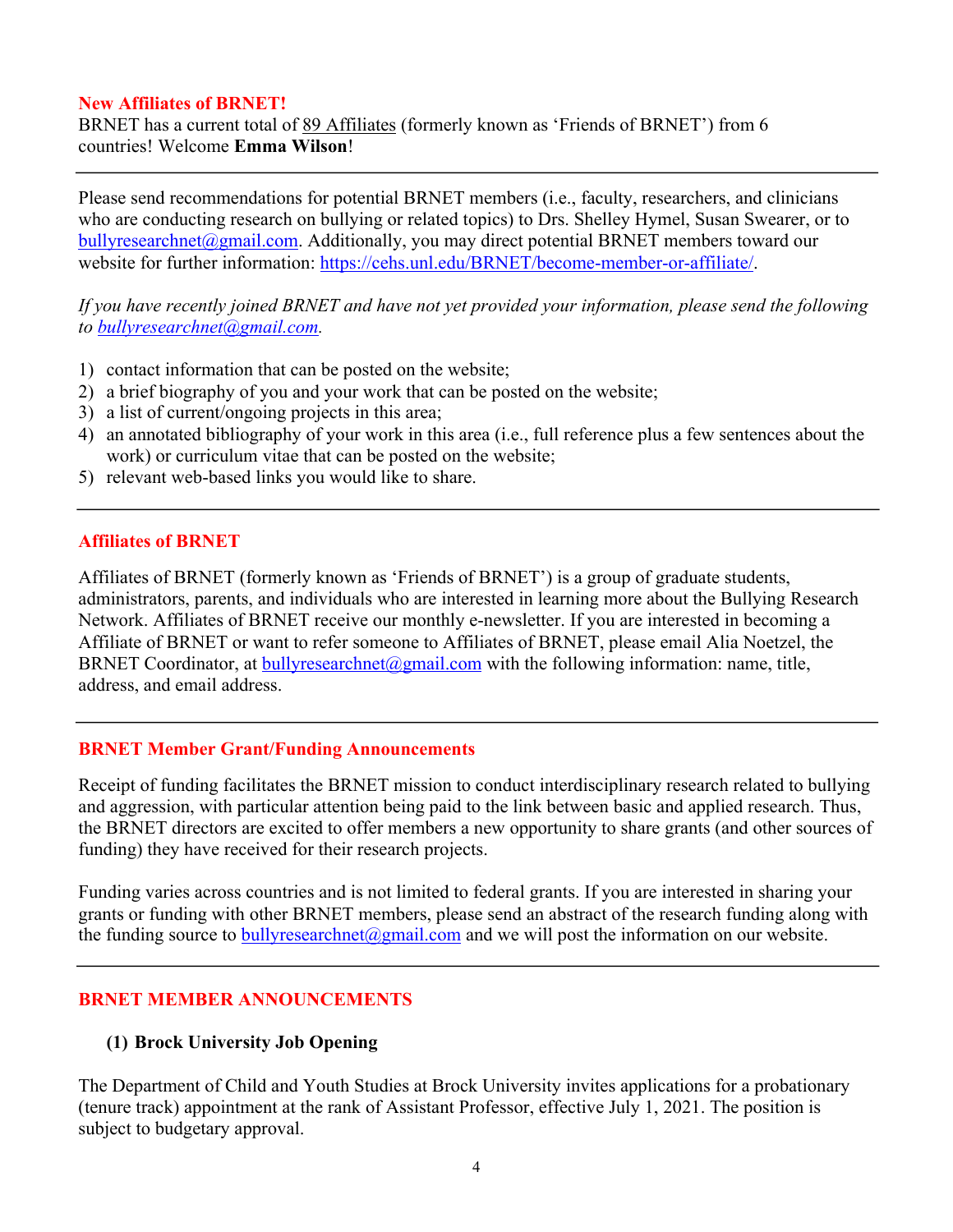A scholar with a completed PhD in a discipline within Social Sciences and a strong focus on applied, advanced quantitative methods (e.g., mathematical modelling, social network analysis, longitudinal analysis) in any thematic area focused on children and/or youth. The successful candidate must have a demonstrated record of research and teaching, with potential or demonstrated record in multi, inter or transdisciplinary scholarship being an asset; non-psychology social science disciplines will generally be given priority.

In addition to departmental service and undergraduate teaching and supervision, the successful candidate will be expected to support the Graduate program in Child and Youth Studies, and to develop or continue a successful program of research within the department's diverse multi- and transdisciplinary ethos.

The closing date for applications is 12:01am on April 30, 2021. Please see attached PDF for further information.

# **(2) Conference Report "Social Integration of Migrants in Schools – Developing Professional Skills for Bullying Prevention and Positive Social Relationships"**

How to map the interrelations between bullying, migration, and integration at school and classroom level? The Joint Focal Meeting of the Interdisciplinary Center for Integration and Migration Research and the COST Action "Transnational Collaboration on Bullying, Migration, and Integration at School Level" (TRIBES; see http://www.tribesproject.com/) addressed this issue in an online conference that took place online on February 18-19 2021. The COST Action works "towards ensuring integration, reducing bullying/enhancing the safety/well-being of refugee/migrant students, and all students in EU secondary schools, aiding in the social stability of both the individual/society" (Memorandum of Understanding, COST 2018, p. 2.).

Please see attached PDF for a summary of this meeting.

# **(3) International Society for Research on Aggression (ISRA) Membership**

BRNET member Dr. Tracy Vaillancourt would like to invite you to become members of the International Society for Research on Aggression for which she is the new president-elect.

ISRA is a fantastic organization devoted to the study of aggression. Membership for students and new scholars is now free and the fee for established scholars is very reasonable (\$60.00). Membership gives you access to the things like the journal Aggressive Behavior and a discount for the world meeting, which is in Ottawa in 2022.

Please refer to the following link for further information: https://www.israsociety.com/membership

# **(4) GALE Research Reports**

Peter Dankmeijer, an Affiliate of BRNET and the Executive Director for the Global Alliance for LGBT Education (GALE), has shared three research reports derived from a European project in which an interactive self-assessment on antibullying policy for high schools was developed. Below is his summary of these reports. Please contact Peter at  $p$ .dankmeijer@gale.info for more information.

From 2018 until 2020 European partnership with seven members in five countries engaged in the Anti-Bullying Certification (ABC) project (https://www.gale.info/en/projects/abc-project), which aims to develop a self-assessment of antibullying policy for high schools. The partnership developed a manual on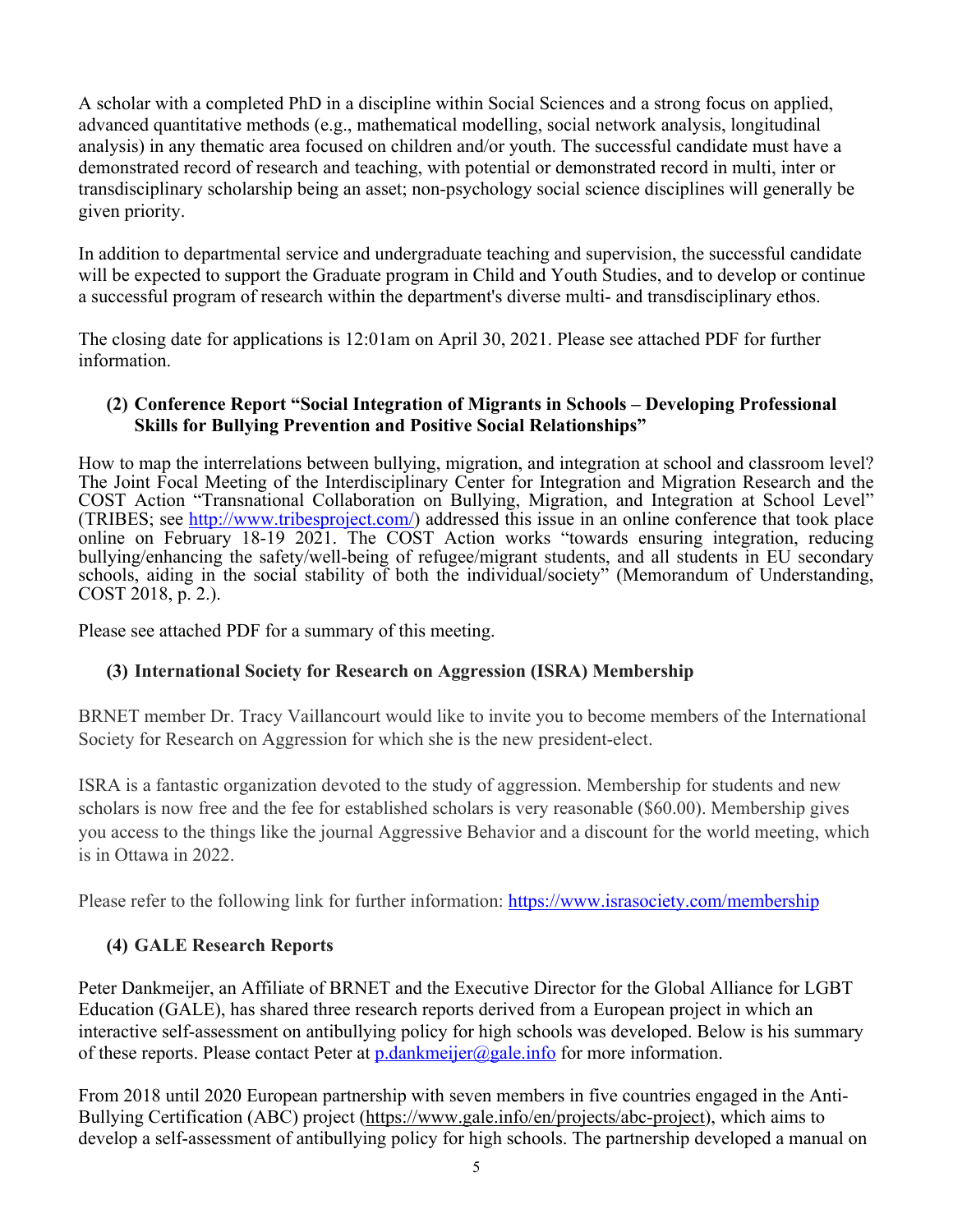how to implement the assessment and surveys for students and teachers, and interactive school "visitation" by students, a teacher workshop and a database with interventions schools can use to support their policy. The project is interesting for researchers in several ways. In the first place, the manual contains an attempt to describe 6 "effective elements" of antibullying policy, based on a research review. In the second place, the project was closed with small-scale evaluation impact research. This research did not only focus on satisfaction among the participants, but also asked some questions about dilemmas encountered in the project: *can* we score schools on the level of their antibullying policy quality, *how* can we score schools, and *should we* score schools. Based on a discussion during the first World Anti-Bullying Forum, we expected that national stakeholders and politicians would favor of scoring the quality of schools in the area of antibullying but the results showed that European and national stakeholders are much less likely to support this idea than students or teachers. In the third place, the project was interesting because it made an in-depth analysis of how the European Union relates to antibullying policies and of the Dutch antibullying policy. These desktop analysis reports shed more light on why politicians were not supporting the measurement of antibullying policy quality of schools: their neoliberal consensus prohibited this.

# **(5) Tenth International Conference of Psychology and Education—June 2021**

Please read the following message from BRNET Member and President of the Conference of Psychology and Education, Dr. Eva Romera:

It gives us great pleasure to invite you to the 10th International Conference of Psychology and Education to be held in Cordoba in June 2021. After the resounding success of previous Conferences, the Scientific Association of Psychology and Education (ACIPE, in Spanish) has promoted this new opportunity for an academic and professional meeting to exchange views, ideas, experiences and advances from the latest research in the fields of Psychology and Education.

The slogan of this Conference: "From Neural to Social Networks: Wellbeing and Convivencia", takes as its starting point the neuro-psychological viewpoint which emerged from the 2018 Logroño Conference and aims to delve deeper in the broad domain of the social, emotional and moral world of the complex human network, which is at the core of school and family convivencia, on which the process of education and socializing is based. The support provided by the academic and professional community for ACIPE in its last few Conferencees and its consolidation as a scientific society have allowed us to build up a sizeable Scientific Support Network to back up this Conference. The Scientific Committee is presided by Rosario Ortega Ruiz, and is made up of a team of leading national and international researchers. We have organised an attractive program featuring prestigious guest speakers and a wide range of scientific activities including conferences, panels of experts, invited symposia, oral communications and posters. The six thematic areas are aimed at offering a response to current issues being discussed by researchers in Educational Psychology: *(1) Neuropsychology. Cognition and socialization; (2) Educational Psychology. Guidance, intervention and assessment; (3) Affective factors and social life in the classroom: convivencia in schools; (4) Cyberbehaviour: from e-learning to social networks; (5) Gender, sexuality and violence;* and *(6) Family, education and society.* Through these topics, we would be delighted to receive the scientific and professional community members who aim to advance knowledge in psychology and education though their contributions to the Conference in Córdoba.

Please visit https://www.cipe2020.com/index.php/en/ for further information.